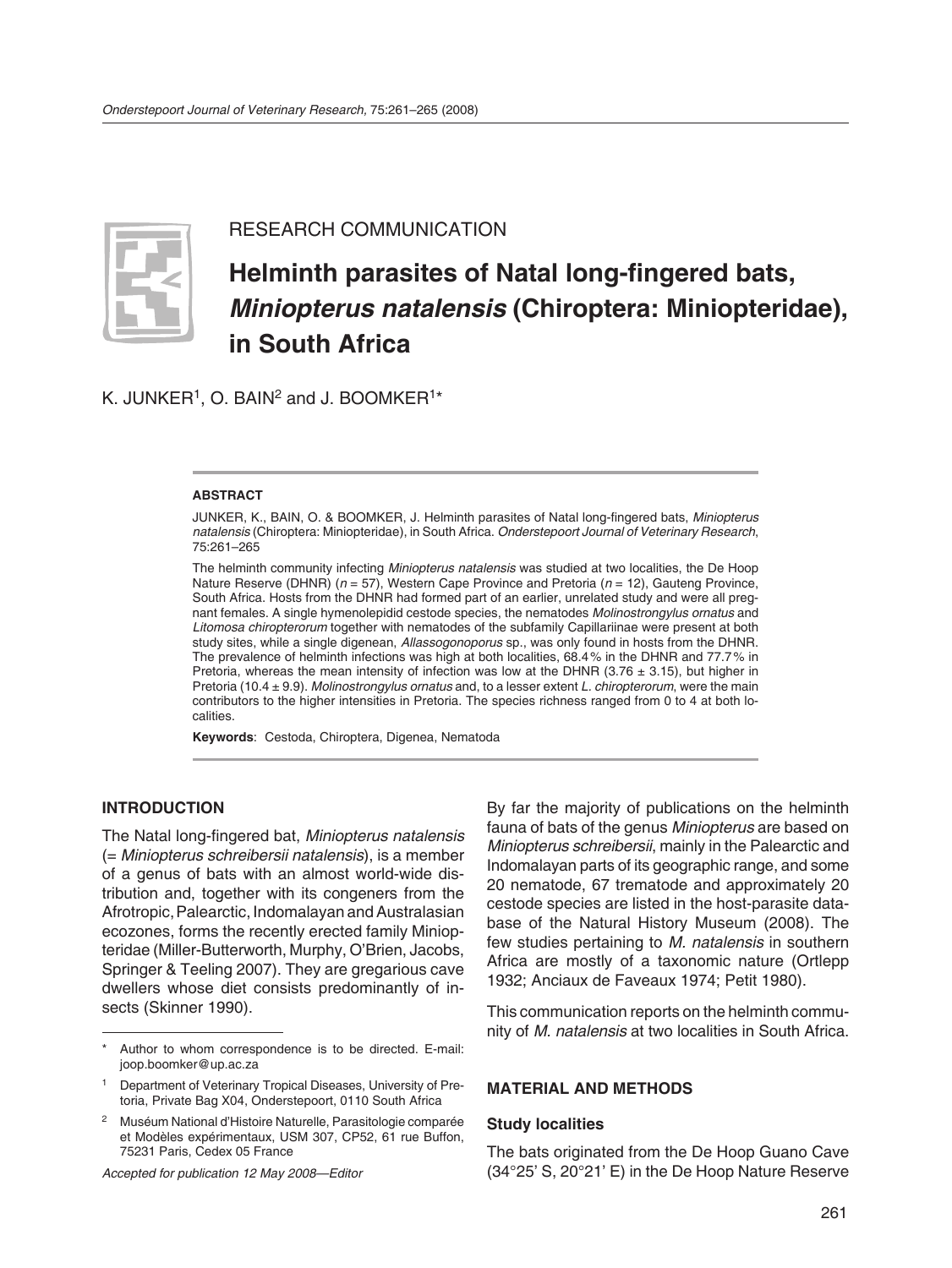(DHNR), Western Cape Province and the Monument Park Cave in Pretoria (25°43' S, 28°17' E), Gauteng Province.

The main vegetation type in the DHNR is classified as Coastal Macchia (Acocks 1975) or, more recently, as De Hoop Limestone Fynbos (Mucina & Rutherford 2006), and mean annual precipitation ranges from 250 to 530 mm with a mean of 385 mm (Mucina & Rutherford 2006). Rainfall peaks slightly in autumn and winter, and is at its lowest during December to February. Frost is restricted to about 3 days per year.

The vegetation in the Pretoria area is characterized as Bankenveld (Acocks 1975). Situated in the summer rainfall region, the mean annual precipitation is 593 mm, summer temperatures are high and frosts are frequent during winter (Acocks 1975).

## **Study material and procedures**

During September 2006, 57 Natal long-fingered bats, all pregnant females, were collected from the DHNR for research purposes unrelated to this study. In March 2007, these animals, preserved in 70 % ethanol, were made available to the authors for the removal of their gastro-intestinal tracts.

During April 2007, 12 bats, five males and seven females, were obtained from Pretoria and euthanased by an overdose of isoflurane followed by decapitation, whereafter the parasites were collected.

The stomach and intestine of each host were opened under a stereoscopic microscope and the contents as well as the organs themselves were examined for parasites. All parasites were fixed and stored in 70 % ethanol. The cestodes and digeneans were cleared and mounted in Hoyer's medium, and nematodes were cleared in lactophenol. All worms were identified under a light microscope.

The ecological terms are used in accordance with Bush, Lafferty, Lotz & Shostak (1997). Following the classification of Fellis, Negovetich, Esch, Horak & Boomker (2003) helminths were classified as common if their prevalence exceeded 50 % and as rare if they infected less than 10 % of the hosts. A prevalence of more than 10% but less than 50% was considered intermediate.

## **RESULTS**

The prevalence and intensities of infection of the parasites collected from both localities are listed in Table 1. *Litomosa chiropterorum* was recovered from the peritoneal cavity, whereas the remaining helminths occurred in the small intestine. A single bat from Pretoria yielded three unidentified nematodes, but it is likely that these belong to the species listed in Table 1.

With the exception of the digenean *Allassogonoporus*  sp., which was absent in the Pretoria bats, and rare in bats from the DHNR, bats from the DHNR and Pretoria harboured the same parasites. However, from being a common parasite at the DHNR, *L. chiropterorum* was only intermediately prevalent in Pretoria, and the hymenolepidid cestode, which had an intermediate prevalence at the DHNR was a rare species in the bats from Pretoria. *Molinostrongylus ornatus* was a common nematode at both localities.

The overall prevalence of helminth infections in the bats from the DHNR and Pretoria was 87.7 % and 75 %, respectively, and seven hosts from the DHNR and three from Pretoria harboured no helminths. The species richness ranged from zero to four species per host at both localities (Fig. 1). The majority of infected bats from the DHNR and Pretoria harboured only one or two helminth species (68.4 % and 77.7 %, respectively). While 20 % and 11.1 %, respectively,

TABLE 1 The prevalence and intensity of helminth infections in *Miniopterus natalensis* at the De Hoop Nature Reserve, Western Cape Province and Pretoria, Gauteng Province, South Africa

| <b>Helminths</b>         | De Hoop $(n = 57)$ |                                |         | Pretoria ( $n = 12$ )       |                               |          |
|--------------------------|--------------------|--------------------------------|---------|-----------------------------|-------------------------------|----------|
|                          | Prevalence<br>(%)  | <b>Mean intensity</b><br>(SD)  | Range   | <b>Prevalence</b><br>$(\%)$ | <b>Mean</b><br>intensity (SD) | Range    |
| Allassogonoporus sp.     |                    | $4.0 (\pm 2.16)$               | $1 - 6$ |                             | $\overline{\phantom{a}}$      | -        |
| Hymenolepidid cestode    | 35.1 <sup>a</sup>  | 2.0 ( $\pm$ 2.04) <sup>a</sup> | $1 - 8$ | 8.3                         | 2                             | 2        |
| Capillariinae            | 10.5               |                                |         | 25                          | $1.3 (\pm 0.58)$              | $1 - 2$  |
| Litomosa chiropterorum   | 50.9               | $2.3 (\pm 1.44)$               | $1 - 5$ | 41.7                        | 4.0 ( $\pm$ 2.31)             | $2 - 6$  |
| Molinostrongylus ornatus | 59.6               | $2.09 (\pm 1.69)$              | $1 - 9$ | 50                          | $9.7 (\pm 9.85)$              | $1 - 28$ |

The intensity of infection is based on 15 hosts in which scolex counts were possible. Hosts from which only fragments of cestodes were recovered are, however, included in the prevalence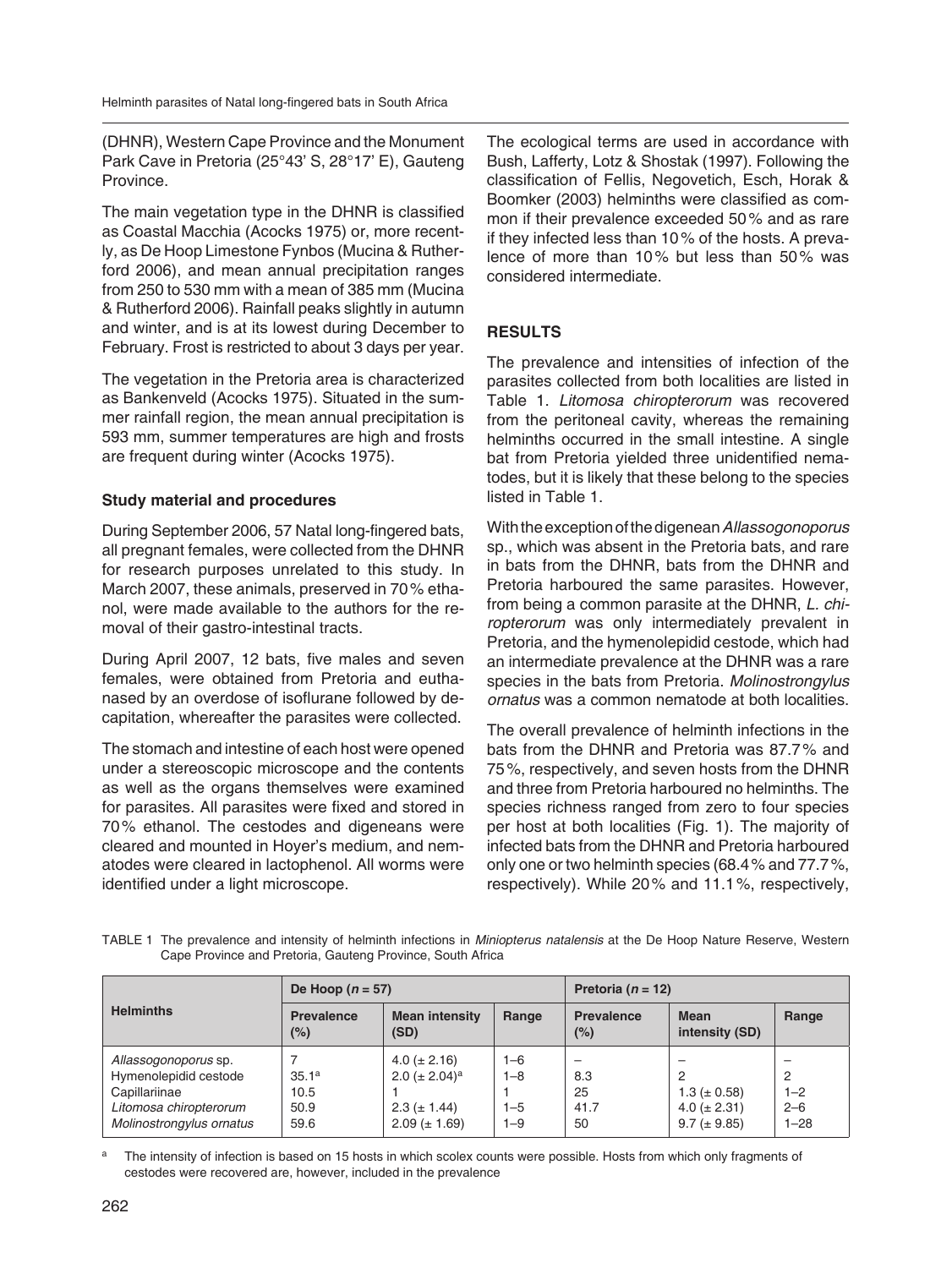

FIG. 1 Frequency histogram of the number of helminth species per bat, *Miniopterus natalensis*, at two study sites

were parasitized by three species and 2% and 11.1 %, respectively, had four species.

The intensity of infection ranged from 1 to 14 in the bats from the DHNR and from 2 to 34 in the bats from Pretoria, with mean intensities of infection of 3.76 (± 3.15) and 10.4 (± 9.9), respectively. *Molinostrongylus ornatus* and *L. chiropterorum* were the most numerous helminths at the Pretoria site.

The presence of *Allassogonoporus* sp. in *M. natalensis* in South Africa constitutes a new host record as well as a new geographic record for this genus.

#### **DISCUSSION**

The species diversity and intensity of infection of the helminth community of Natal long-fingered bats were low at both study sites. The same trend had been observed in an earlier study by Ortlepp (1932), who recovered only three nematode species from this host. Given the insectivorous nature of *M. natalen sis* together with its gregarious life-style one might have expected a helminth community richer in species and more abundant in numbers.

It should, however, be born in mind, that the insectivorous nature of *M. natalensis* would only result in increased parasite diversity if a wide variety of insects were taken, whereas a restricted or specialized diet would likely decrease parasite diversity (Price 1990). Unfortunately, information on the prey spectrum of *M. natalensis* is scant.

Increased host density has been linked with higher prevalences and helminth burdens in several mammalian hosts (Moore, Simberloff & Freehling 1988; Altizer, Nunn, Thrall, Gittleman, Antonovics, Cunningham, Dobson, Ezenwa, Jones, Pedersen, Poss & Pulliam 2003; Eira, Torres, Miquel & Vingada 2007). Moore *et al.* (1988) found that especially nem atodes with short, direct life cycles, benefit from increased covey sizes in Bobwhite quail, *Colinus virginianus*. With exception of the heteroxenous *L. chiropterorum*, which had a slightly higher intensity of infection than *M. ornatus* at the DHNR, host density-induced accumulation of infective stages in the environment might explain why the only monoxenous helminth in the present study, *M. ornatus*, had the highest prevalence and intensity of infection at both study sites. Since insects are caught in flight and Natal long-fingered bats do not spend much time on the ground, the most likely source of infection would be a commonly used, contaminated water source.

Contrary to the current findings, Ortlepp (1932) reported only "a few specimens" of *M. ornatus* from one of 40 *M. natalensis* from the Irene Caves, Pretoria. In addition, he recovered five specimens of a second member of the genus, namely *Molinostrongy*lus alatus, from one of the latter hosts. Hence, the prevalence of this genus recorded by Ortlepp (1932) was distinctly lower than that seen in the present study. Without background information on the hosts examined by the latter author, it is impossible to speculate on reasons for these differences.

The filaria *L. chiropterorum* displayed the second highest prevalence in the helminth communities at both study sites, indicating that vector transmission is a successful mode of parasite transfer within *M. natalensis* colonies. While the natural vector of *L. chiropterorum* is as yet unknown, filarioids in general are transmitted by haematophagous arthropods when feeding on the host (Anderson 1992), and this trophic relationship between the vector and the final host seems an effective way of parasite transmission.

A trophic relationship of a different nature facilitates the indirect life cycle of the hymenolepidid cestode collected from the bats. While the predator/prey relationship between the final host and the, usually arthropod, intermediate host can expose the former to high burdens of infective stages, life cycle completion will be impossible if either of the hosts is absent from the environment. Hence, a reason for the lower prevalence of the hymenolepidid cestode at the Pretoria site versus the DHNR could be a reduced availability of the intermediate host at the former locality.

The low cestode prevalence in bats from the Monument Park Cave in Pretoria, is in keeping with Ortlepp (1932), who did not report any cestodes in 40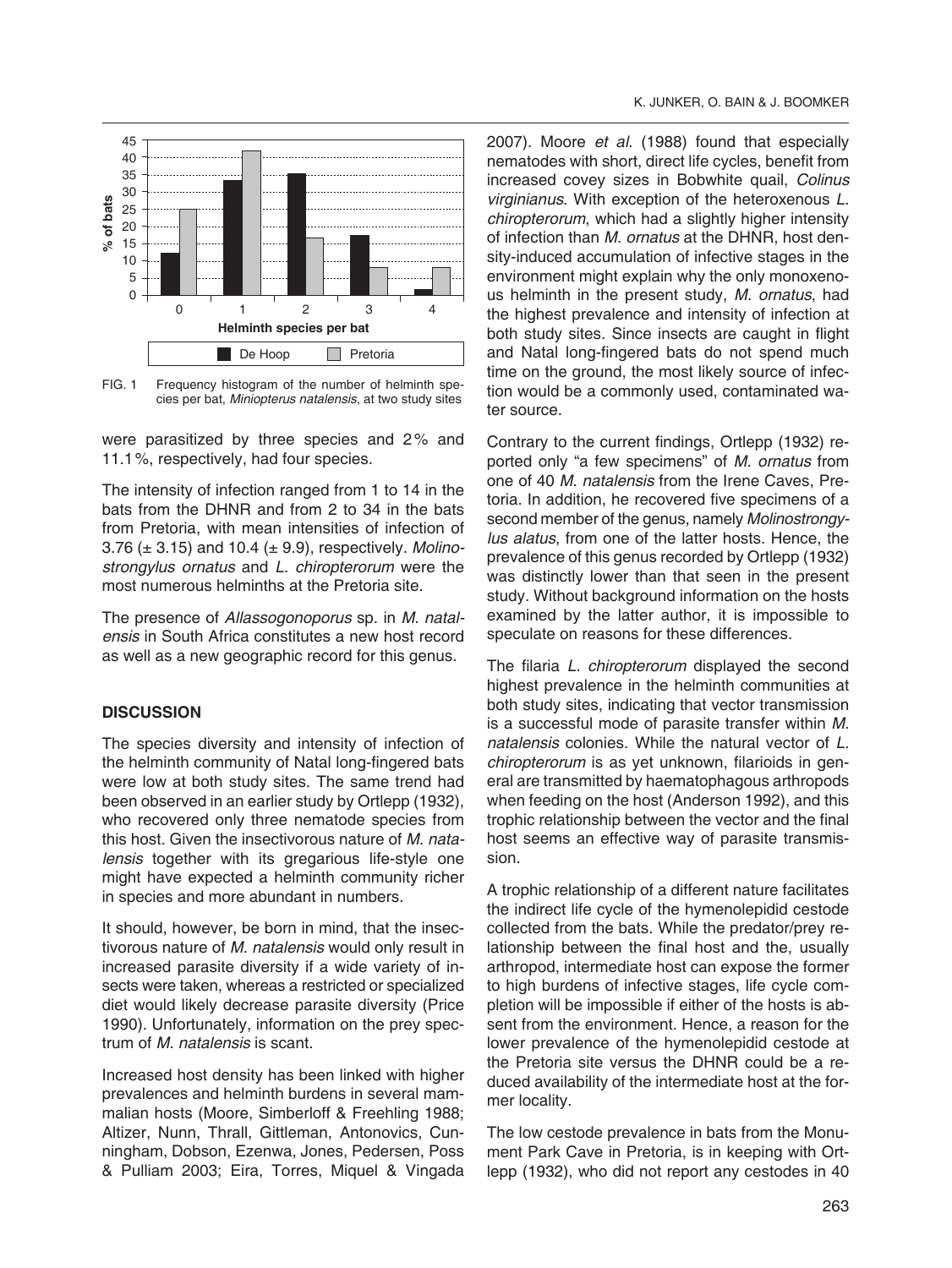*Miniopterus natalensis,* 11 *Myotis tricolor* and six *Rhinocephalus zuluensis* from the Irene Caves close to the same city*.*

Data on the intensity of cestode infections in bats from other African countries vary. Jenzen & Howell (1983) found a prevalence of 10.1 % of *Vampirolepis schmidti*, another hymenolepidid, in *Triaenopis persicus* in Tanzania, with the intensity of infection ranging from one to two. Edungbola (1981) found a prevalence for *Vampirolepis kerivoulae* of 35.9 % and 35.2% in *Hipposiderus caffer* and *Nycteris gambiensis* respectively, in Nigeria, which is close to the 35.1 % prevalence of cestodes in the DHNR.

Taking everything into account, it is difficult to judge if the differences between the cestodes at the two study sites in South Africa are true, or to what extent the findings have been influenced by the different gender compositions of the samples and by seasonal differences. Increased food intake by pregnant females could result in increased exposure to infected intermediate arthropod hosts.

The development of *Alassogonoporus* in African hosts has as yet not been investigated, but the congeneric species *A. vespertilionis* from American bats has a three-host life cycle. Bat faeces containing parasite eggs need to reach water, in which the miracidia hatch and infect freshwater snails. Cercariae shed by the latter enter a second aquatic intermediate host, namely caddisfly (*Acroneuria* sp.) or stonefly (*Dicosmoecus* sp.) larvae, and develop into metacercariae, which encyst and are infective to the chiropteran final host (Knight & Pratt 1955; Burns 1961). Hence, the absence of *Allassogonoporus* from Pretoria bats could be attributable to the absence of one or both of the required intermediate hosts in the environment. Whereas the DHNR offers terrestrial as well as vleiland/wetland habitat, there is no similar aquatic habitat in the immediate vicinity of the Monument Park Cave.

The importance of the availability of aquatic habitats in the foraging area of bats with respect to trematode infections is apparent from a study on the helminth communities of *Pipistrellus pipistrellus* from two localities in Spain. Both helminth communities were dominated by digeneans and both study sites offered extensive aquatic habitats (Esteban, Amengual & Cobo 2001).

A number of species belonging to the filarial genus *Litomosa* have been recorded from African bats. *Litomosa hugoti* was collected from bats in Gabon, *Litomosa pujoli* parasitizes three different chiropteran hosts in Nigeria, and *Litomosa adami* has been found in the Congo and parasitized *M. natalensis* in Zaire (Petit 1980; Edungbola 1981). To date, the only *Litomosa* species recovered from bats in South Africa is *Litomosa chiropterorum*, which parasitizes *M. natalensis* as well as *Neoromicia capensis* (= *Eptesicus capensis*) (Ortlepp 1932). The prevalence of *L. chiropterorum* in *M. natalensis* in the present study was considerably higher than that found for the congeneric species *L. pujoli* in *H. caffer*, *Nycteris gambiensis* and *Tadarida chaerephon* in Nigeria, namely, 4.8, 9.0 and 2.7 % (Edungbola 1981). The intensity of infection, on the other hand, was equally insubstantial in all hosts from all localities, ranging from a mean intensity of 2.0 to 3.3 in the bats in Nigeria and 2.3 to 4.0 in the South African bats (Edungbola 1981).

Given the size of *L. chiropterorum*, females reach 77 mm in body length (Ortlepp 1932), versus the small body size of *M. natalensis*, a burden of six worms per host, which was the highest intensity recorded in Pretoria, might be close to the sustainable capacity of *M. natalensis* without being severely affected by these parasites.

While the present material was not specifically collected for the purpose of analyzing and comparing the helminth communities of Natal Long-fingered bats, and thus not ideally suited for the task, the results nevertheless suggest that there is much scope for future research on the helminth communities of not only miniopterid but other bat species in South Africa as well.

## **ACKNOWLEDGEMENTS**

We are indebted to Dr D. Jacobs, Ms D. Hockman and Ms M. Mason, University of Cape Town, for making the bats from the DHNR available and for delivering them to us. We thank Prof M. van der Merwe, University of Pretoria, for collecting the bats from Pretoria. This research was made possible by a Postdoctoral Fellow ship grant awarded to the first author by the University of Pretoria.

## **REFERENCES**

- ACOCKS, J.P.H. 1975. *Veld types of South Africa with accompanying veld type map*, 2<sup>nd</sup> ed. (Memoirs of the Botanical Survey of South Africa, No. 40).
- ALTIZER, S., NUNN, C.L., THRALL, P.H., GITTLEMAN, J.L., ANTONOVICS, J., CUNNINGHAM, A.A., DOBSON, A.P., EZENWA, V., JONES, K.E., PEDERSEN, A.B., POSS, M. & PULLIAM, J.R.C. 2003. Social organization and parasite risk in mammals: integrating theory and empirical studies. *Annual Review of Ecology, Evolution and Systematics*, 34:517–547.